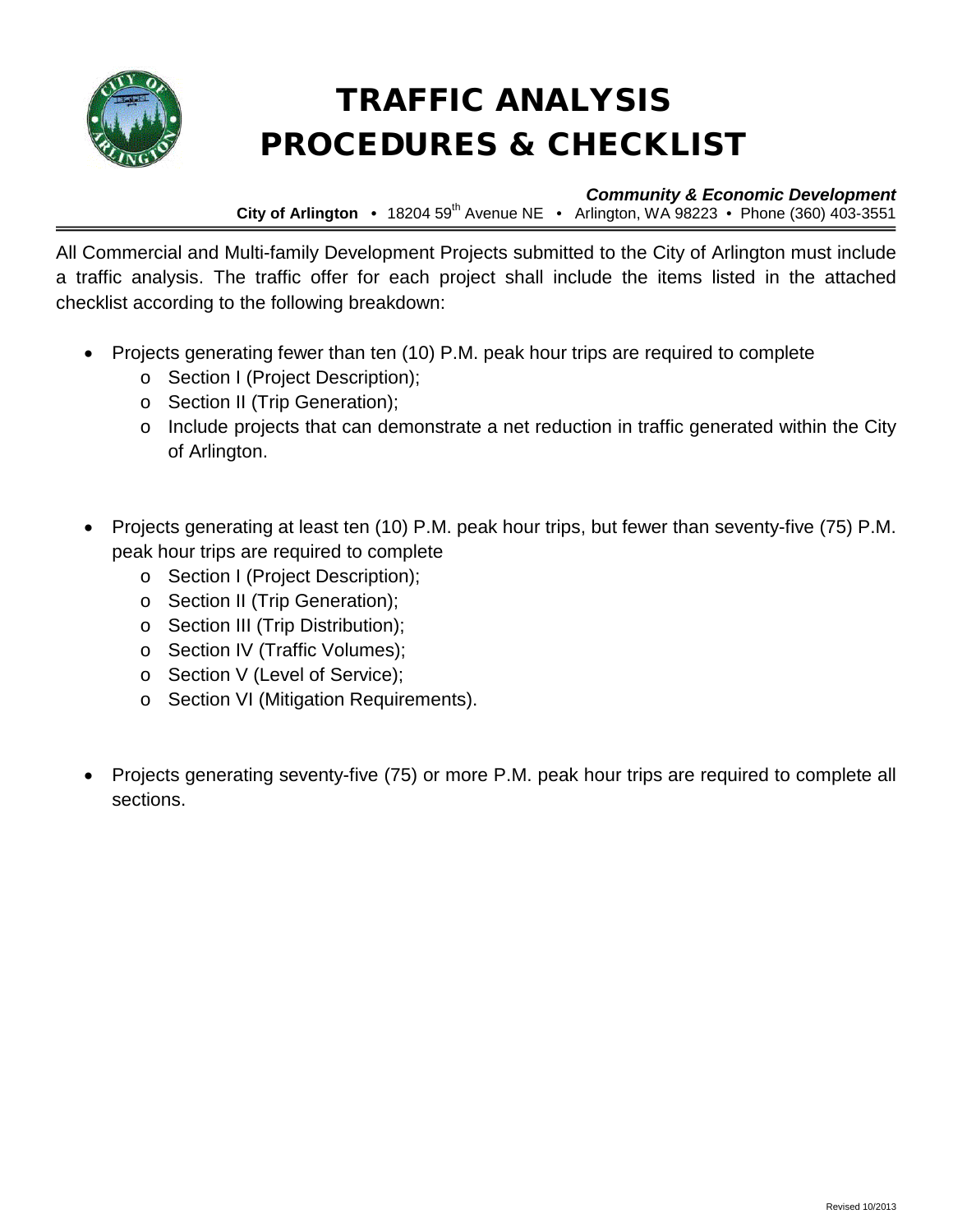

# TRAFFIC ANALYSIS PROCEDURES & CHECKLIST

## *Community & Economic Development*

**City of Arlington •** 18204 59th Avenue NE • Arlington, WA 98223 • Phone (360) 403-3551

| I.    | <b>PROJECT DESCRIPTION</b>    |                                                                                                  |  |
|-------|-------------------------------|--------------------------------------------------------------------------------------------------|--|
|       | □                             | Location (vicinity map & site plan)                                                              |  |
|       | □                             | Horizon year (year of completion & full occupancy)                                               |  |
|       | □                             | Type, size and location of development                                                           |  |
| П.    |                               | <b>TRIP GENERATION (ITE Trip Generation Manual, Current Edition)</b>                             |  |
|       | □                             | PM peak hour trips                                                                               |  |
|       | $\Box$                        | Assumption and methodology for pass-by trips                                                     |  |
| III.  |                               | <b>TRIP DISTRIBUTION</b>                                                                         |  |
|       | □                             | Show distribution percentages on vicinity map / diagram                                          |  |
| IV.   |                               | <b>TRAFFIC VOLUMES</b>                                                                           |  |
|       | $\Box$                        | Existing PM peak hour counts & date (< 2 years old)                                              |  |
|       | □                             | Future PM peak hour trips with / without project                                                 |  |
|       | □                             | The annual growth rate factor (%) and its source                                                 |  |
|       | $\Box$                        | Include the trips from pipeline developments (provided by Community Development)                 |  |
| V.    |                               | LEVEL OF SERVICE (LOS) CALCULATIONS                                                              |  |
|       | $\Box$                        | At intersections impacted by 10 or more peak hour trips from the development                     |  |
|       | □                             | • Signalized I / S                                                                               |  |
|       | $\Box$                        | • Un-signalized I/S                                                                              |  |
|       | $\Box$                        | LOS calculation sheets must be included                                                          |  |
|       | $\Box$                        | All assumptions should be noted for volume reductions, saturation flow rates, splits, etc., and  |  |
|       |                               | their basis                                                                                      |  |
| VI.   |                               | <b>MITIGATION RECOMMENDATIONS</b>                                                                |  |
|       | □                             | Local Agency Interlocal guidelines                                                               |  |
|       | $\Box$                        | <b>LOS</b> deficiencies                                                                          |  |
|       | $\Box$                        | Right of way frontage improvements                                                               |  |
|       | □                             | Installation of a signal (warrant analysis per MUTCD must be included)                           |  |
|       | $\Box$                        | Possible mitigation coordinated with other pipeline projects                                     |  |
|       | $\Box$                        | Impact fee calculation                                                                           |  |
| VII.  |                               | <b>ACCIDENT ANALYSIS</b>                                                                         |  |
|       | □                             | An accident analysis at critical intersections (provided by Community Development)               |  |
|       | $\Box$                        | Current 3 year accident history (data may be obtained for the Arlington Police Department)       |  |
|       | $\Box$                        | Collision diagrams                                                                               |  |
|       | $\Box$                        | A discussion of both of the above, including the predominant accident types and their locations, |  |
|       |                               | any accident patterns, an assessment of the development's traffic safety impact, and mitigation  |  |
|       |                               | for its safety impact                                                                            |  |
| VIII. | <b>SUBMITTAL REQUIREMENTS</b> |                                                                                                  |  |
|       | $\Box$                        | Two (2) copies of Traffic Analysis                                                               |  |
|       | □                             | Traffic Analysis report must be signed and stamped by a Professional Engineer                    |  |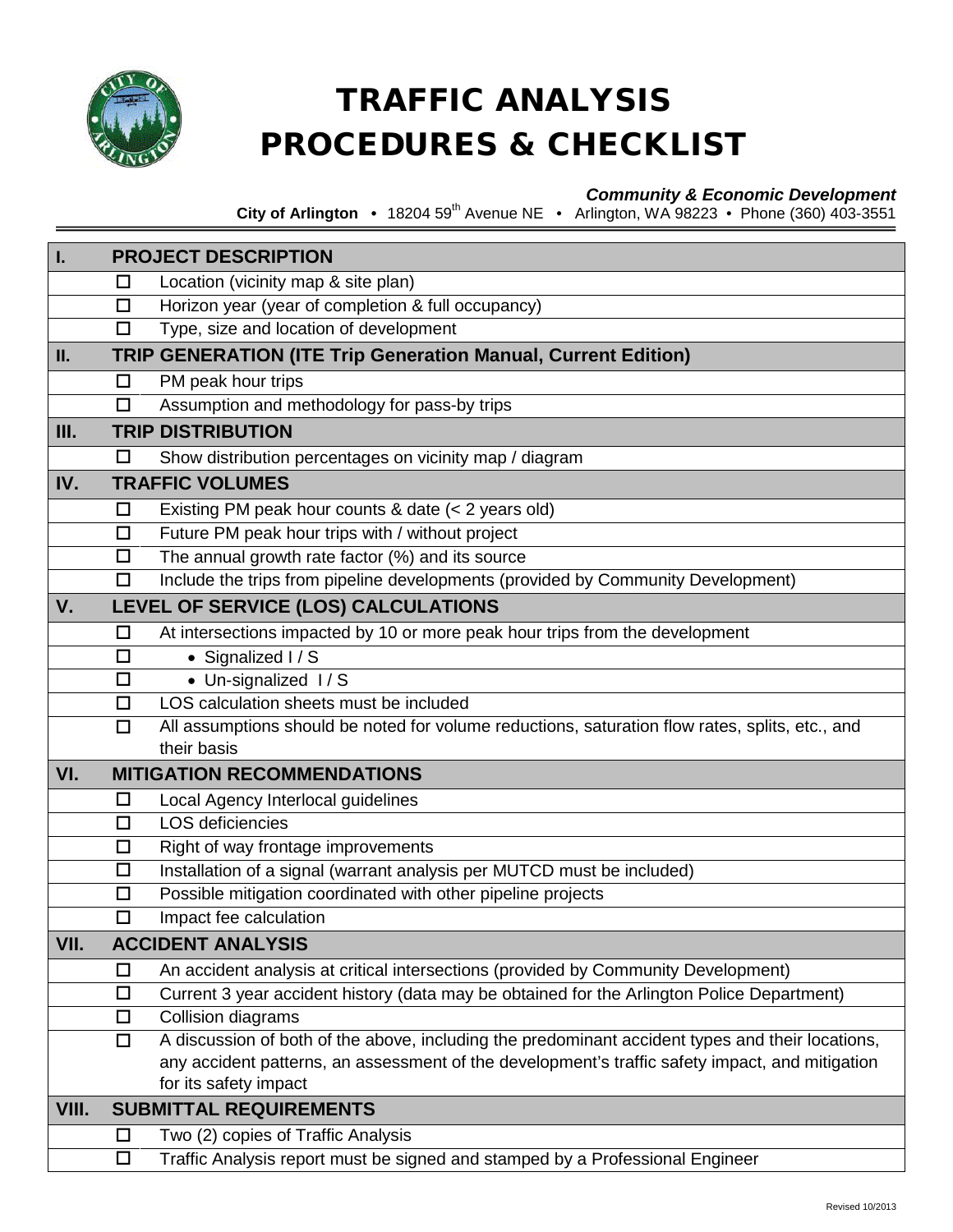

# TRAFFIC MITIGATION GUIDELINES

### *Community & Economic Development*

**City of Arlington •** 18204 59<sup>th</sup> Avenue NE • Arlington, WA 98223 • Phone (360) 403-3551

The City of Arlington Community & Economic Development has prepared this City of Arlington Development Assistance Bulletin to provide guidance to Property Owners, Developers, and Traffic Engineers on what trip generation information the City of Arlington needs and will accept for various development proposals. Additional information is available in the City of Arlington Municipal Code Title 20.90.

The City requires that each Developer execute a Traffic Mitigation Agreement which sets the upper limit of their responsibility for financial participation in the relevant projects where the corridor has not yet been constructed, or pay a Traffic Mitigation Fee where those corridors have already been constructed, based upon the number of PM Peak Hour Trips generated by the proposed development. Adjustments to the stated upper limit are made to account for inflation, and for any City approved Land Use decisions which increased the potential traffic impacts anticipated from the subject sites that were planned for based upon the existing zoning and land use densities. Recent changes in the City's Comprehensive Plan, for example, resulted in corresponding increases in the permitted densities for residential developments that must now be accounted for in the financial amounts specified in the Transportation Improvement Plan.

For all development or re-development projects the method that is used to distribute the Developers' cost is based upon the total number of new PM Peak Hour Trips generated by the proposed land use. The Regression Equations and Weighted Average Rates contained within Trip Generation manual, published by Institute of Transportation Engineers (hereinafter ITE), are typically used to determine the number of new vehicles that would be added to the public street system and expected to cross a development's driveways during a typical workday, and for the number of vehicles added to the street system during the PM (evening) peak hour.

When the estimated number of trips, both average Daily Traffic (ADT) and/or PM Peak Hour Trips differ significantly depending upon whether ITE Weighted Average Rates, or ITE Regression Equations are used, or with the choice of Independent Variables, then the City will use the suggested criteria given in the Trip Generation Manual, current edition, an ITE Proposed Recommended Practice (hereinafter Trip Generation Manual), published by ITE to determine which method and Independent Variable shall be applicable to determine the appropriate number of PM Peak Hour Trips for the proposed development and land use.

#### **The guidelines for determining which ITE method to use to determine the number of trips are restated below for the convenience of the reader:**

#### Use ITE Regression Equations when:

- a. A Regression Equation is provided.
- b. The Independent Variable is within the range of plotted data, AND
	- 1) Either the date set has at least twenty (20) points, OR
	- 2)  $R^2$  < 0.75; and the Independent Variable falls within data cluster in plot, and Standard Deviation > than 110% of Weighted Average Rate.

#### Use ITE Weighted Average Rate when:

- a. At least six (6) data points exist
- b. Independent Variable is within range of plotted data
- c. Standard Deviation <= 110% of Weighted Average Rate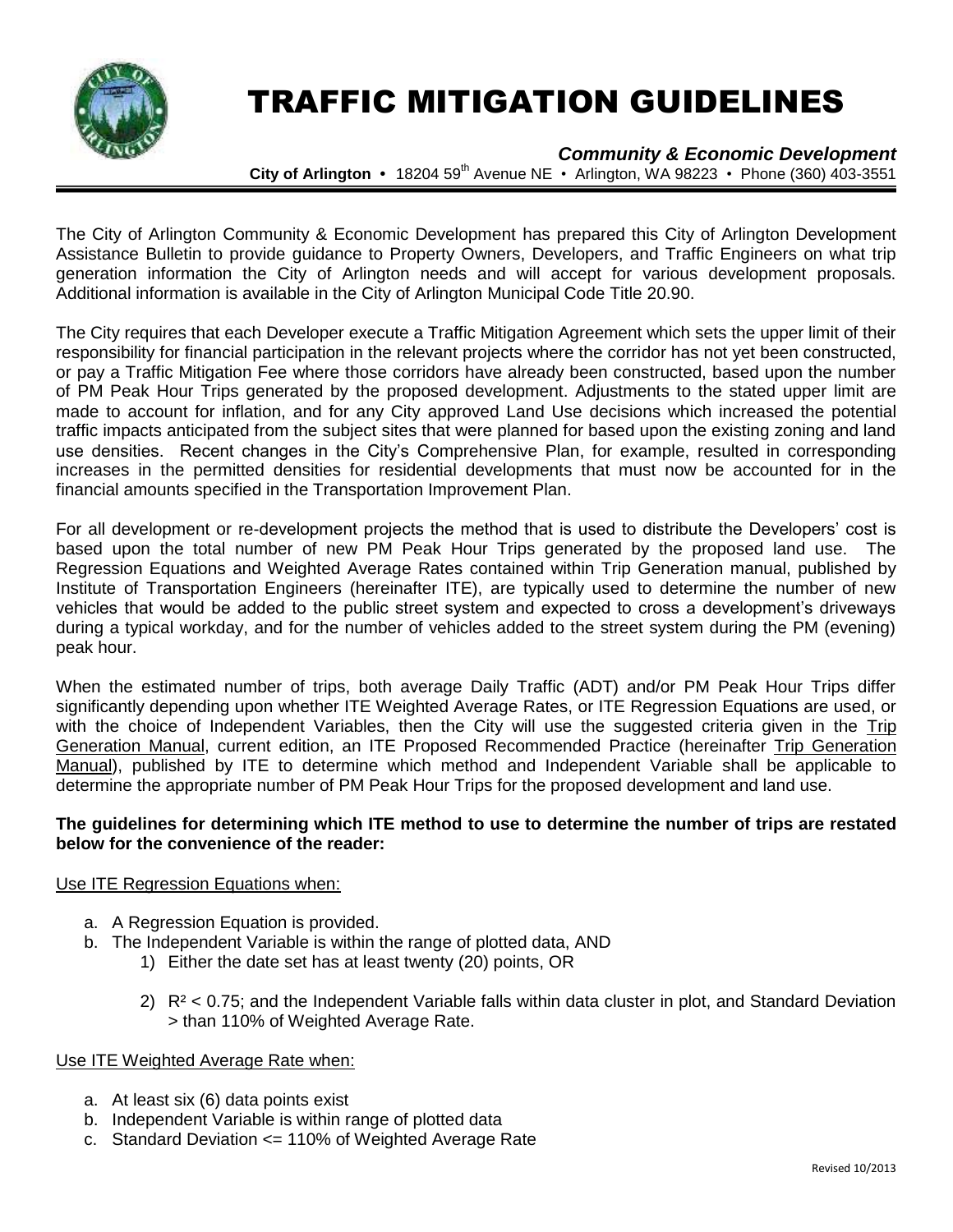- d.  $R^2$  < 0.75, or no Regression Equation is given
- e. Weighted Average Rate falls within data cluster in plot

#### Collect Local Trip Generation Data when:

- a. Study site or land use is not compatible with ITE Land Use Code definitions
- b. Less than six data points are within the range of data
- c. Neither Weighted Average Rate line, nor Fitted Curve line fall within data cluster at the size of the development

#### **Determining the number of new PM Peak Hour Trips**

The number of new PM Peak Hour Trips to be generated by a proposed use shall generally be estimated based upon a trip generation estimate for a development that is consistent with the description for a Land Use Code contained within the most recent edition of Trip Generation Manual, published by ITE (currently the 8<sup>th</sup> edition.) However, when Trip Generation Manual does not contain a Land Use Code that is consistent with the proposed land use, OR when the scope of the proposed development is outside of the range of data points within Trip Generation, OR when less than six studies were conducted and summarized within Trip Generation, OR when the Trip Generation database has an unsatisfactory Standard Deviation (i.e., when Standard Deviation / Weighted Average Rate is more than 1.1), or when the database has an unsatisfactory Regression Equation (i.e., when  $R<sup>2</sup>$  is less than 0.75), THEN the Applicant is required to provide the City Engineer with a Local Trip Generation Study prepared by a professional Traffic Engineer, except as noted below.

NOTE: For very small developments which are expected to create very few PM Peak Hour Trips, the City may offer and/or accept a "negotiated" or "reasonable" figure for the number of PM Peak Hour Trips to be included to avoid the cost of preparing a Local Trip Generation Study, but this process requires the cooperation and agreement by the Developer.

#### **Local Trip Generation Studies**

When it becomes necessary to establish a local trip generation rate, the Traffic Engineer shall survey at least three sites, and preferably five sites, that truly meet the ITE recommended site selection criteria.

Site Selection Criteria. Failure to select sites appropriately may lead to inaccurate trip generation rates and equations. Use of unrepresentative sites as a basis for trip generation estimates can result in over estimating or under estimating trips to be generated by a proposed development.

The Criteria for identifying suitable sites for the collection of trip generation data are as follows:

- Data should be transferable; it is critical that both trip data and development characteristics of a "successful" development.
- The development should have reasonably full occupancy (i.e., at least 85 percent) and appear to be economically healthy; the percent occupancy at the time of the survey should be recorded when applicable.
- The data needed to describe the independent variables should be readily available.
- The site should be selected on the basis of the ability to obtain accurate trip generation and development characteristics.
- The site should have a limited number of driveways a cost consideration only.
- The driveways and the method of counting traffic should ensure against double-counting vehicles.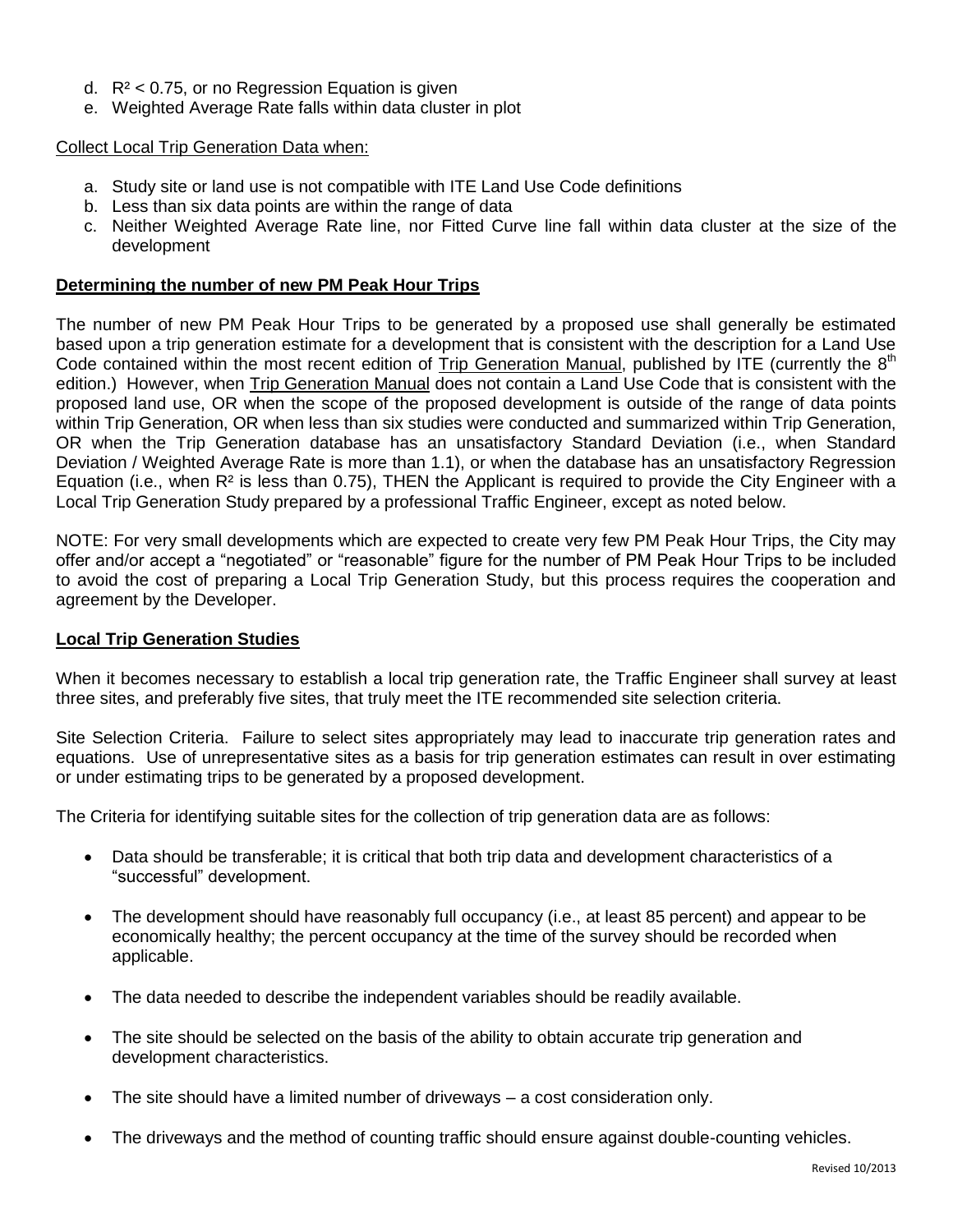- The site should consist of a single land use activity.
- There should be minimal, or no on-site construction, and no adjacent roadway construction.
- Permission should be obtained from the owner or the building manager to conduct the survey.
- It should be possible to isolate the site for counting purposes:
	- No shared parking, unless the parking areas for each development within the site are easily distinguishable;
	- No shared driveway, unless the driveways for the site are easily distinguishable;
	- **EXECT** Limited ability for pedestrians to walk into the site from nearby parcels;
	- **EXEC** Limited mass transit availability or use; and
	- No through traffic.
- The Local Trip Generation Study shall include a completed ITE Trip Generation Data Form (Parts 1 and 2) as provided at the end of Chapter 4 of the Trip Generation manual.

### **Pass-By Trips**

For many land uses, the number of new PM Peak Hour Trips is equivalent to the number of trips crossing the development's driveways. Some land uses such as retail establishment, restaurants, banks, service stations, and convenience markets, however, attract a portion of those driveway trips from traffic passing the site on the way from one location to another. In these cases the driveway trips must be adjusted to account for these so called Pass-By trips. In other words, for some developments and land uses the actual number of new vehicles on the streets as a direct result of the development is not the total number of PM Peak Hour Trips that would be counted crossing the development's driveway(s), but a percentage of the number of PM Peak Hour Trips generated by the development and counted in their driveways. The City of Arlington does not accept reductions to the number of PM Peak Hour Trips to account for so-called Diverted Trip Linkages.

The Traffic Engineer must have prior City approval of the percentage to be used for Pass-by Trips, unless Pass-By Surveys are going to be conducted for the subject study. Prior City approval is particularly important for estimated pass-by rates when the proposed land use makes this reduction appropriate, but a narrow range of percentages for Pass-By Trips is not included in Trip Generation Manual.

Pass-By Surveys. The number of pass-by interviews should meet the minimum sample size listed in Table 5.27, contained within Chapter 5 of the Trip Generation manual.

The pass-by survey data shall also meet the following criteria:

- The Local Trip Generation Study shall contain copies of the Survey Questions used to determine the applicable Pass-By Trip percentage for the total number of PM Peak Hour Trips.
- Interviews should be conducted at all driveway locations so as not to favor one area or roadway over another.
- The pass-by survey results should be summarized in a format similar to that presented in figure 5.17, also contained within Chapter 5 of the Trip Generation Manual.
- The pass-by section of the Local Trip Generation Study shall include the following information at a minimum:
	- Name, address, and City, and State of Development;